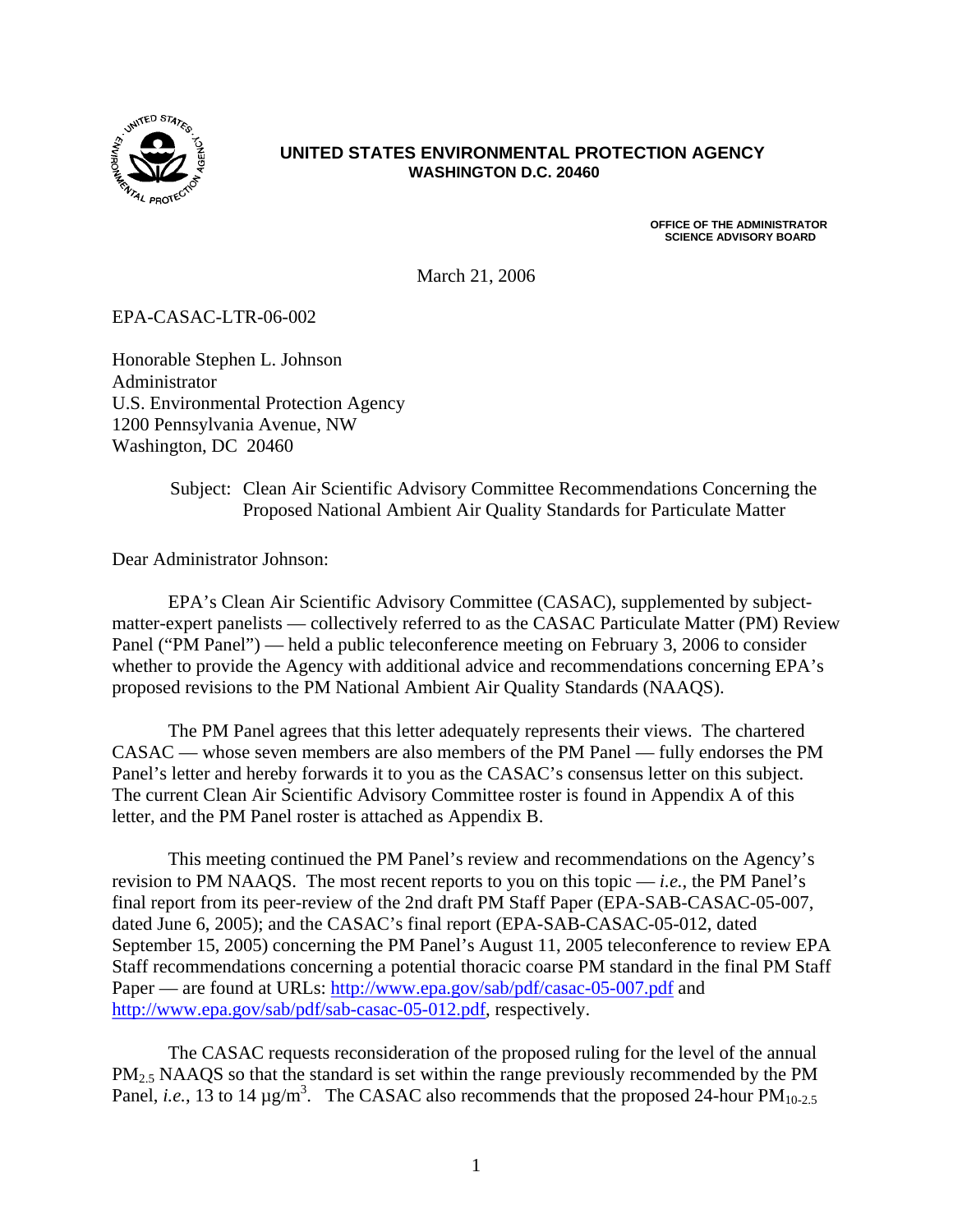primary standard be accompanied by a national monitoring program for  $PM_{10-2.5}$  in both urban and rural areas to aid in informing future health and welfare effects studies on rural dusts. Moreover, the CASAC strongly recommends expansion of our knowledge of the toxicity of PM10-2.5 dusts rather than exempting specific industries (*e.g.*, mining, agriculture). Finally, the CASAC requests that the sub-daily secondary standard to protect visibility, as recommended both in the PM Staff Paper and by the CASAC, be favorably reconsidered. The scientific rationale for the CASAC's recommendations is given in the remainder of this letter.

#### **1. Background**

The CASAC, comprised of seven members appointed by the EPA Administrator, was established under section 109(d)(2) of the Clean Air Act (CAA or "Act") (42 U.S.C. § 7409) as an independent scientific advisory committee, in part to provide advice, information and recommendations on the scientific and technical aspects of issues related to air quality criteria and NAAQS under sections 108 and 109 of the Act. The PM Panel is comprised of the seven members of the chartered (statutory) Clean Air Scientific Advisory Committee, supplemented by fifteen technical experts.

EPA announced its proposal to revise the NAAQS for particulate matter on December 20, 2005. This proposal was published in the *Federal Register* in a January 17, 2006 (71 FR 2620 2708) notice entitled, "National Ambient Air Quality Standards for Particulate Matter; Proposed Rule." As announced in that notice, the Agency will accept comments on the proposed rule for PM NAAQS for 90 days after its publication in the *Federal Register*.

#### **2. CASAC Recommendations Concerning the Agency's Proposal to Revise the PM NAAQS**

In August 2005, the CASAC, through its PM Panel, completed an extensive review of the PM air quality criteria document and the PM staff paper, making its recommendations to the Agency based on the current science. The CASAC acknowledged and was pleased that the EPA has chosen to accept its advice on some revisions of the PM NAAQS. However, the PM Panel noted that some of the scientific recommendations were not accepted. The CASAC recognizes that the EPA Administrator must include policy judgments as well as scientific information in making his decisions. That is one reason that the CASAC's recommendations for levels of the NAAQS are given in ranges, rather than as a single level. The value that the Administrator chooses within that range is clearly a policy judgment. The CASAC and the PM Panel have held in-depth discussions and deliberations, as described in previous reports, on the scientific data underpinning the basis for the recommended ranges. To underscore its previous recommendation, the CASAC would like to reiterate and expand the scientific rationale behind its advice, to better inform the Administrator on the scientific basis of its recommendations.

**Proposed 24-hour PM<sub>2.5</sub> standard level:** Generally, members of the PM Panel were pleased to see that the recommended revision of the 24-hour  $PM<sub>2.5</sub>$  level of the standard was within the range of that recommended by most members of the PM Panel. The PM Panel recognizes that, as a policy judgment, the high end of the suggested range was chosen.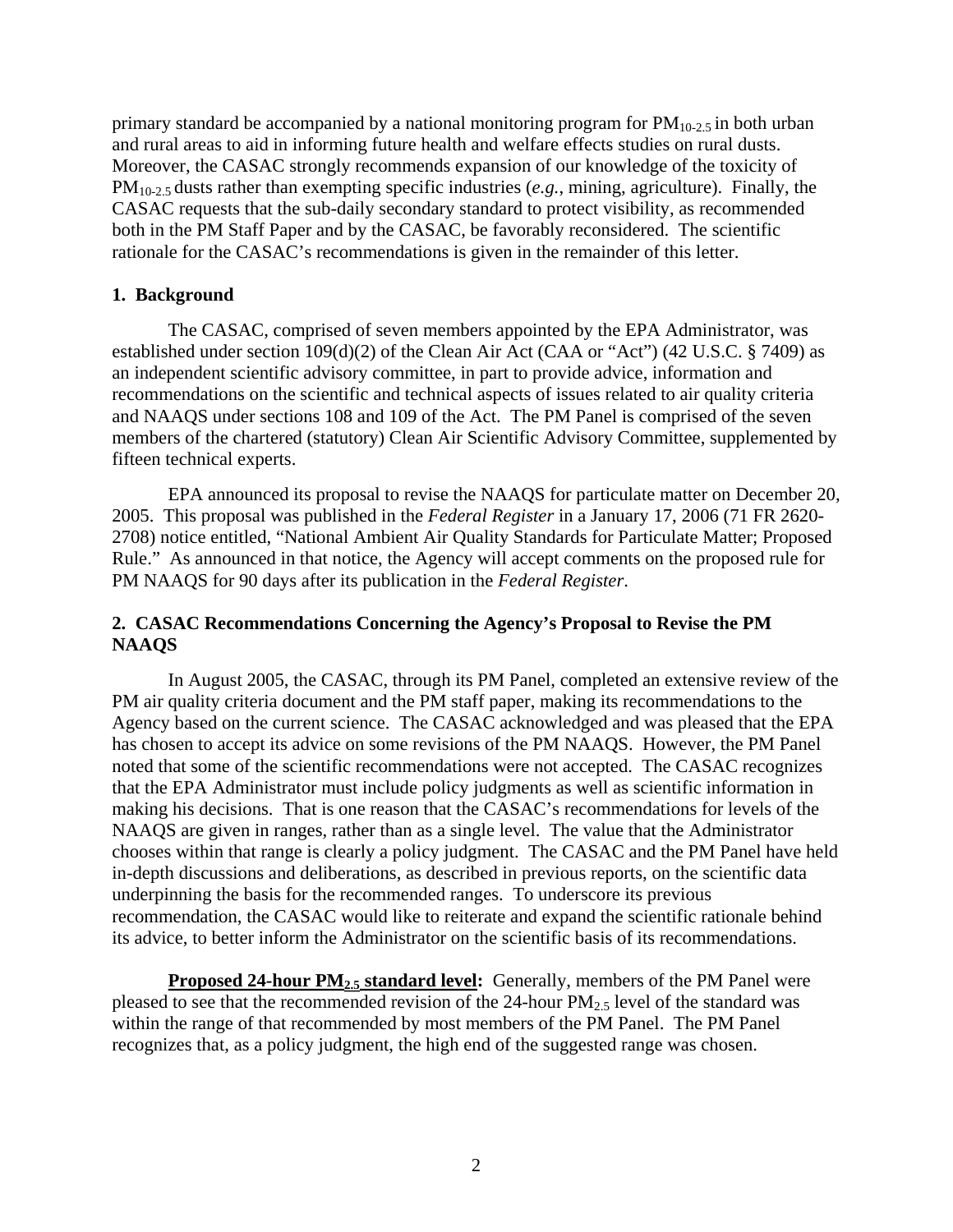**Proposed annual PM<sub>2.5</sub> standard level:** For this NAAQS level, the Agency has chosen to propose going outside the range of the CASAC-recommended levels and to retain the annual standard level at its current level of 15  $\mu$ g/m<sup>3</sup>. Our report to you dated June 6, 2005 stated,

"There was a consensus among the [PM] Panel members in agreement with the EPA staff recommendations that focused on decreasing  $PM_{2.5}$  concentrations through lowering of the 24-hour PM standard, but the [PM] Panel did not endorse the option of keeping the annual standard at its present level. It was appreciated that some cities have relatively high annual PM concentrations, but without much variation in concentrations from dayto-day. Such cities would only rarely exceed a 24-hour  $PM<sub>2.5</sub>$  standard, even if set at levels below the current standard. This observation indicates the desirability of lowering the level of the annual  $PM_{2.5}$  standard as well.

Of the options presented by EPA staff for lowering the level of the PM standard, based on the above considerations and the predicted reductions in health impacts derived from the risk analyses, most [PM] Panel members favored the option of setting a 24-hour  $PM_{2.5}$  NAAQS at concentrations in the range of 35 to 30  $\mu$ g/m<sup>3</sup> with the 98<sup>th</sup> percentile form, in concert with an annual NAAQS in the range of 14 to 13  $\mu$ g/m<sup>3</sup>."

The CASAC would like to reiterate and elaborate on the scientific basis for the PM Panel's earlier recommendation, as follows:

First, the Agency's risk assessment indicating reduced health risks at annual  $PM_{2.5}$  levels below the current standard was a key component in the PM Panel's recommendation to lower the current annual level. While the risk assessment is subject to uncertainties, most of the PM Panel found EPA's risk assessment to be of sufficient quality to inform its recommendations. The authors of the Agency's risk assessment followed CASAC's advice in conducting extensive sensitivity analyses and in revising the threshold assumptions as published in the final PM Staff Paper. The risk analyses indicated that the uncertainties would increase rapidly below an annual level of 13  $\mu$ g/m<sup>3</sup> — and that was the basis for the PM Panel's recommendation of 13  $\mu$ g/m<sup>3</sup> as the lower bound for the annual  $PM<sub>2.5</sub>$  standard level.

In our June 6, 2005 report, the PM Panel noted that "some cities have relatively high annual PM<sub>2.5</sub> concentrations, but without much variation in concentrations from day-to-day." Dependence on a lower daily  $PM<sub>2.5</sub>$  concentration limit alone cannot be relied on to provide protection against the adverse effects of higher annual average concentrations The changes suggested in the 24-hour standard will have significant impact when done "in concert" with a change in the annual standard. The effect of changing the short-term  $(98<sup>th</sup>$  percentile) and longterm standard levels in concert can be seen in Figures 5-1 and 5-2 of the Agency's staff paper. The cities of St. Louis and Detroit are examples of cities where the estimated reduction in  $PM_{2.5}$ related short-term and long-term mortality risk with a daily standard of 35  $\mu$ g/m<sup>3</sup> would be enhanced by a concerted reduction in the annual standard below the current level of 15  $\mu$ g/m<sup>3</sup>.

While the risk analysis is the primary means of determining the effects on risk of changes in the 24-hour and annual  $PM<sub>2.5</sub>$  standards in concert, there is evidence that effects of long-term PM<sub>2.5</sub> concentrations occur at or below the current annual standard level of 15  $\mu$ g/m<sup>3</sup>. Studies described in the PM Staff Paper indicate that short-term effects of  $PM_{2.5}$  persist in cities with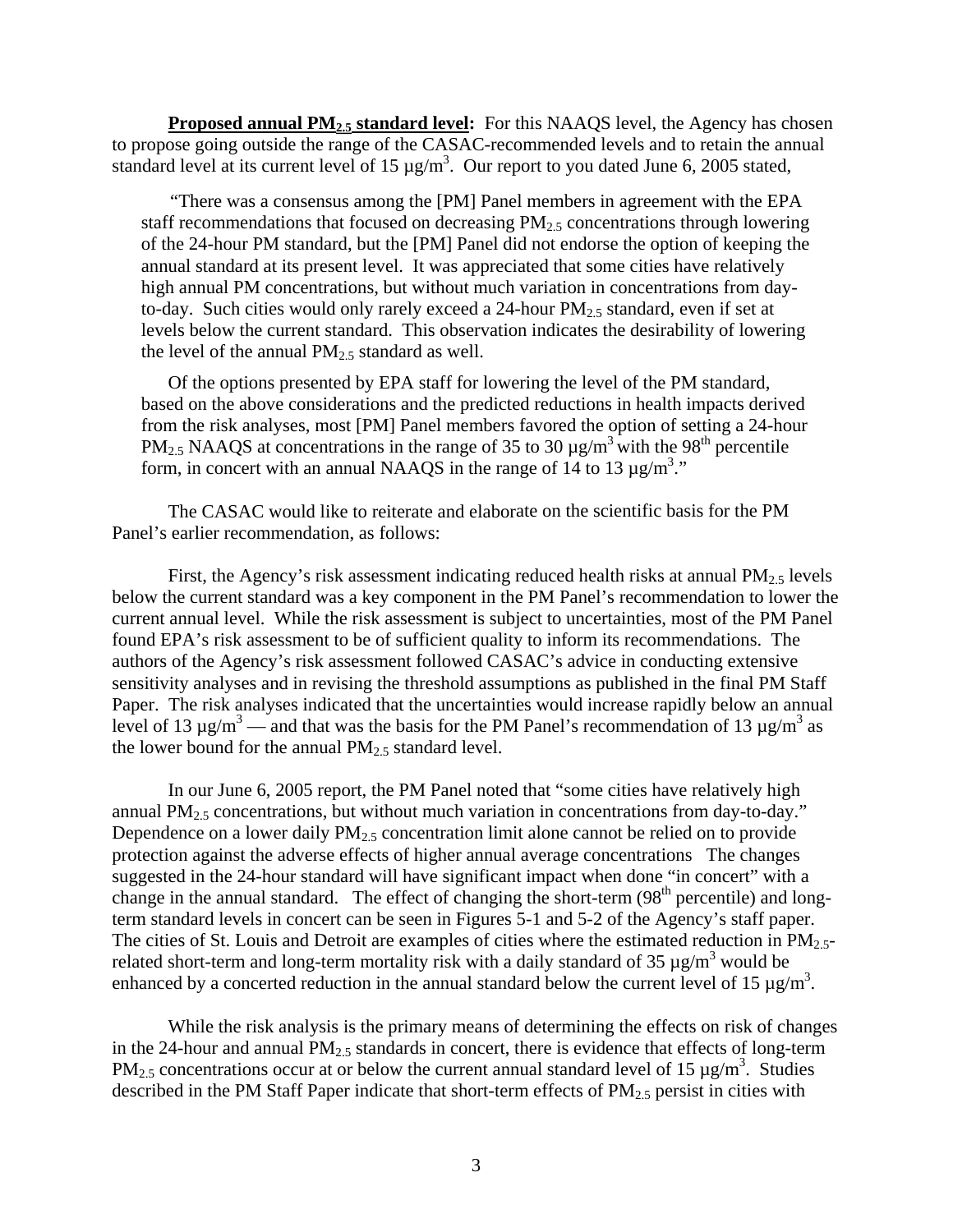annual PM2.5 concentrations below the current standard. In a Canadian study (Burnett *et al.*, 2000; and Burnett and Goldberg, 2003), significant associations with total and cardiovascular mortality were present at a long-term mean  $PM_{2.5}$  concentration of 13.3  $\mu$ g/m<sup>3</sup>. There were also positive findings in studies in Phoenix, AZ (Mar *et al.*, 1999, 2003) and in Santa Clara County, CA (Lipsett *et al.*, 1997) in which long-term mean concentrations of PM<sub>2.5</sub> were approximately  $13 \mu g/m^3$ .

In summary, the epidemiologic evidence, supported by emerging mechanistic understanding, indicates adverse effects of  $PM<sub>2.5</sub>$  at current annual average levels below 15  $\mu$ g/m<sup>3</sup>. The PM Panel realized the uncertainties involved in setting an appropriate, healthprotective level for the annual standard, but noted that the uncertainties would increase rapidly below the level of 13  $\mu$ g/m<sup>3</sup>. That is the basis for the PM Panel recommendation of a level at 13  $14 \mu g/m^3$ .

*Therefore, the CASAC requests reconsideration of the proposed ruling for the level of the annual PM2.5 NAAQS so that the standard is set within the range previously recommended by the PM Panel, i.e., 13 to 14*  $\mu$ *g/m<sup>3</sup>.* 

**Proposed 24-hour PM<sub>10-2.5</sub> Standards:** The PM Panel was pleased to see that the indicator for coarse thoracic particles of concern to public health took into account some of the various approaches that the PM Panel identified for consideration. However, the PM Panel is concerned that some of the advice provided may have been misunderstood, as follows:

- 1. Monitoring: Our report of September 15, 2005 indicated that it was essential to monitor coarse thoracic particle concentrations in both rural and urban areas. As stated therein, "It is essential to have data collected on the wide range of both urban and rural areas in order to determine whether or not the proposed  $UPM_{10-2.5}$  standard should be modified at the time of future reviews."
- 2. Source of toxic components in coarse thoracic particles: The preamble to the proposed rule on PM NAAQS cites "specific initial advice from CASAC (Henderson, 2005)," which was "most [PM] Panel members concurred that the current scarcity of information on the toxicity of rural dusts makes it necessary for the Agency to base its regulations on the known toxicity of urban-derived coarse particles." However, that same report also underscored the associated "need for monitoring thoracic coarse particle levels [in rural areas] and for population-based health-effects studies in those rural areas where it is feasible to conduct such studies." The CASAC neither foresaw nor endorsed a standard that specifically exempts all agricultural and mining sources, and offers no protection against episodes of urban-industrial  $PM_{10-2.5}$  in areas of populations less than 100,000.
- 3. Secondary  $PM_{10-2.5}$  Standards: As stated in the CASAC's report of September 15, 2005, the CASAC recommends that a secondary  $PM_{10-2.5}$  standard be set at the same level as the primary  $PM_{10-2.5}$  standard to protect against the various irritant, soiling and nuisance welfare or environmental effects of coarse particles. Since these effects are not uniquely related to urban sources or receptors, the standard should not be limited to urban areas.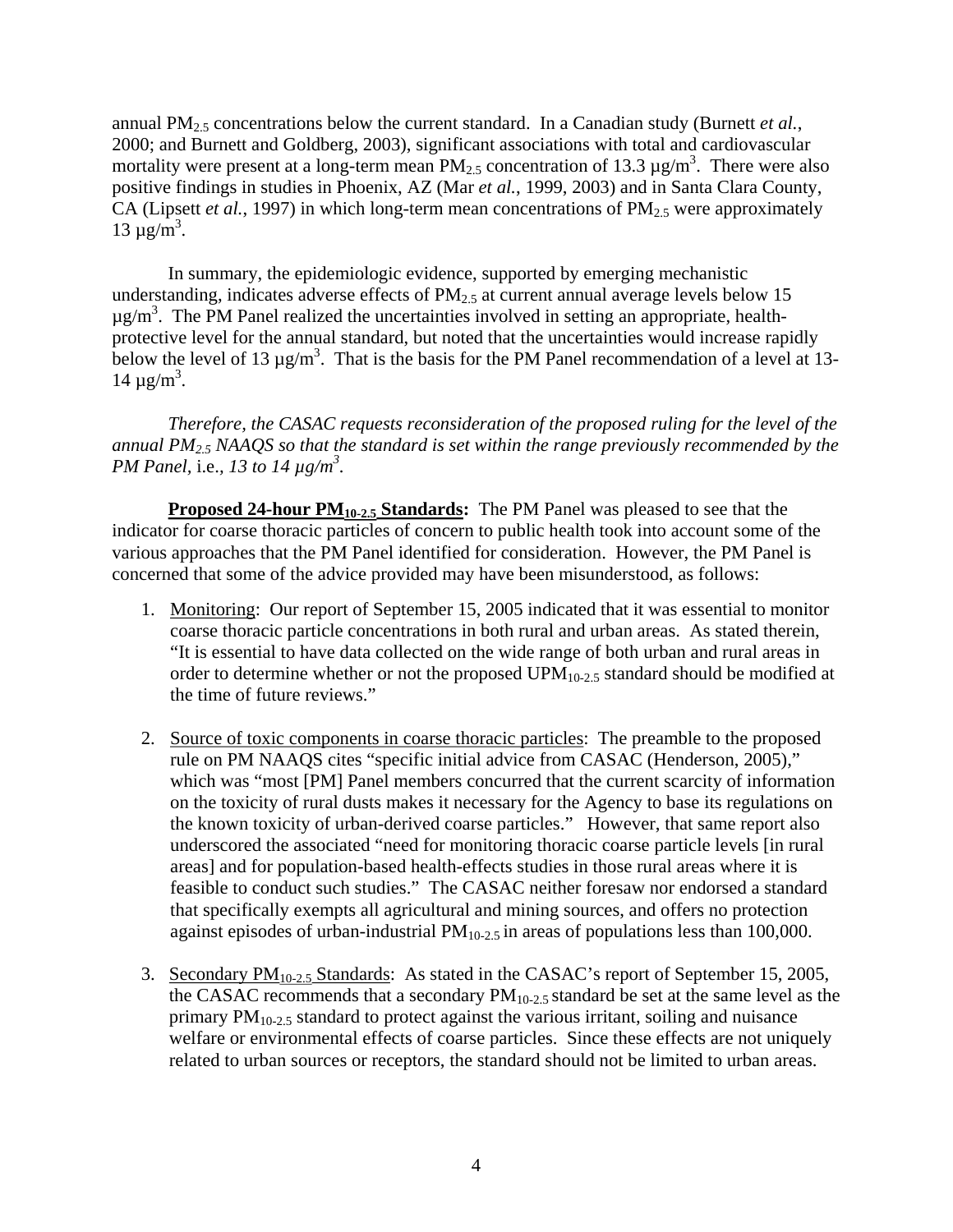*Accordingly, the CASAC recommends that the proposed 24-hour PM10-2.5 primary standard be accompanied by monitoring of particles in both urban and rural areas to aid in informing future health effects studies on rural dusts. Moreover, the CASAC strongly recommends expansion of our knowledge of the toxicity of rural dusts rather than exempting specific industries (*e.g.*, mining, agriculture). Serious consideration should also be given to a secondary PM10-2.5 at a level similar to the proposed primary standard, but without the "urban" geographical constraint.* 

**Proposed Secondary PM<sub>2.5</sub> Standard to Protect Visibility:** To protect visibility, the EPA staff paper, with concurrence of most CASAC members, recommended a sub-daily standard for PM<sub>2.5</sub> with a level in the 20 to 30  $\mu$ g/m<sup>3</sup> range for a four- to eight-hour (4-8 hr) mid day time period with a 92<sup>nd</sup> to 98<sup>th</sup> percentile form. The upper end of this range (25-30  $\mu$ g/m<sup>3</sup>) and a 92% to 95% form) was considered to be "lenient" in terms of protecting visibility, permitting a relatively high number of days with relatively poor visual air quality. It was suggested as a starting point for a national secondary standard given the uncertainties in both the current science of what is adverse to the public and in the mechanics of setting and operating a new sub-daily standard to protect visibility.

The proposed rule recommended relying on the proposed 24-hour primary standard of 35  $\mu$ g/m<sup>3</sup> as a surrogate for visibility protection, noting through analysis that a percentage of counties with monitors (and the corresponding percentages of populations) not likely to meet the sub-daily secondary standard with a lenient level and form is comparable to those not likely to meet a 24-hour primary standard set at the proposed 35  $\mu$ g/m<sup>3</sup>level. EPA's proposal to revise the NAAQS for PM also cited limitations in the science and in the available hourly air quality data required for a sub-daily standard.

CASAC members note three cautions to the Agency's proposed visibility standard, which was outside the range recommended in the EPA staff paper and by most of the PM Panel:

- 1. As both the Staff Paper and the preamble to the proposed rule on PM NAAQS note, the PM2.5 mass measurement is a better indicator of visibility impairment during daylight hours when humidities are low. Moreover, the sub-daily standard more clearly matches the nature of visibility impairment, whose adverse effects are most evident during daylight hours. Using the 24-hour primary standard as a proxy introduces error and uncertainty in protecting visibility Sub-daily secondary standards are used elsewhere  $(e.g., a three-hour secondary standard for SO<sub>2</sub> and an eight-hour secondary standard for  $10^{-10}$$ ozone), and should be the focus for visibility.
- 2. CASAC and its monitoring subcommittees have repeatedly commended EPA's initiatives promoting the introduction of continuous and near-continuous PM measurements in various aspects of its monitoring strategy (*e.g.*, Hopke, March 1, 2002; Henderson, April 20, 2005). The PM Panel notes that expanded deployment of continuous  $PM_{2.5}$  monitors is consistent with setting a sub-daily standard to protect visibility, especially given that compliance time frames for secondary standards are less rigid than for primary standards.
- 3. The cited comparability between percentages of counties not likely to meet a lenient subdaily secondary standard and the proposed 24-hour primary standard is a numerical coincidence, and is not indicative of any fundamental relationship between visibility and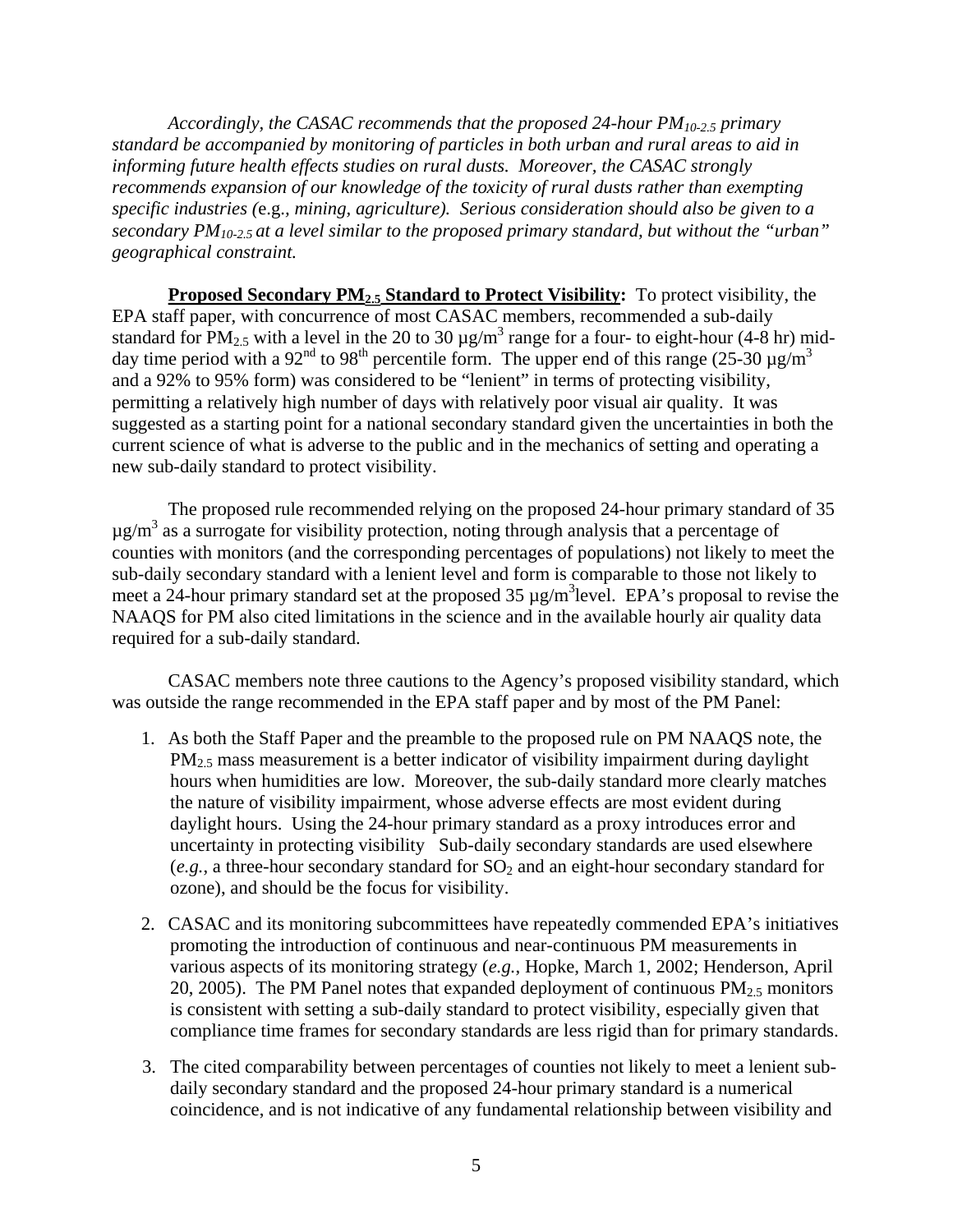health. Visual air quality is substantially impaired at  $PM_{2.5}$  concentrations of 35  $\mu$ g/m<sup>3</sup>. However, peak short-term concentrations during daylight hours can be substantially higher than 24-hour average values, and the Agency is specifically seeking comments on whether the 24-hour primary standard should be set at an even higher level. It is not reasonable to have the visibility standard tied to the health standard, which may change in ways that make it even less appropriate for visibility concerns.

*Thus, the CASAC requests that the sub-daily secondary standard to protect visibility, as recommended both in the PM Staff Paper and by most of the PM Panel, be favorably reconsidered.* 

**Consideration of More Recent Scientific Information:** The Agency has agreed to consider more recent publications if they are critical to the setting of new standards. Whether a new study is critical to the setting of new standards is difficult to determine. The CASAC is concerned that the newer literature suggested by either CASAC or by the general public will not have had a chance to undergo thorough EPA staff and CASAC review in a public setting. Such an approach would set a bad precedent for future reviews and weaken the role of the independent scientific review process. The PM Panel arrived at its recommendations based on the literature presented in the PM Air Quality Criteria Document and in the PM Staff Paper (publications through 2004). Scientific literature published since that time appears to support the findings of the PM Panel, but is not needed to support the original conclusions of the PM Panel. Individual members of the PM Panel, in response to the Administrator's request, have suggested new articles to consider, which are listed in Appendix C. These articles have not been reviewed either by EPA staff or by the CASAC in a public setting.

**Views of PM Panel Members Not in Agreement with Majority Opinion:** Finally, it should be noted that two of the 22 members of the PM Panel do not agree with the majority opinion of the PM Panel. These two PM Panel members expressed the view that the PM Staff Paper provided an adequate scientific basis for the EPA Administrator to propose an annual PM<sub>2.5</sub> standard from within the range of 12 to 15  $\mu$ g/m<sup>3</sup> and a 24 hour PM<sub>2.5</sub> standard from within the range of 30 to 40  $\mu$ g/m<sup>3</sup>. It was their opinion that the choice of specific numerical levels from within the ranges was a policy decision. They also expressed the view that the Administrator, as well as individual scientists, might have different preferences from among the various policy options. Thus, these two PM Panel members felt that the choices made by the Administrator in the Proposed PM Rule are scientifically acceptable. One of these two PM Panel members also felt that the Administrator's decision to propose the use of the primary 24-hour  $PM<sub>2.5</sub> NAAQS$  as a secondary standard for visibility was an appropriate policy decision. He expressed the view that the science reviewed by and commented on by the PM Panel should inform the policy decision; however, the policy decision as to the level of visibility to accept is a responsibility of the Administrator outside the purview of the PM Panel.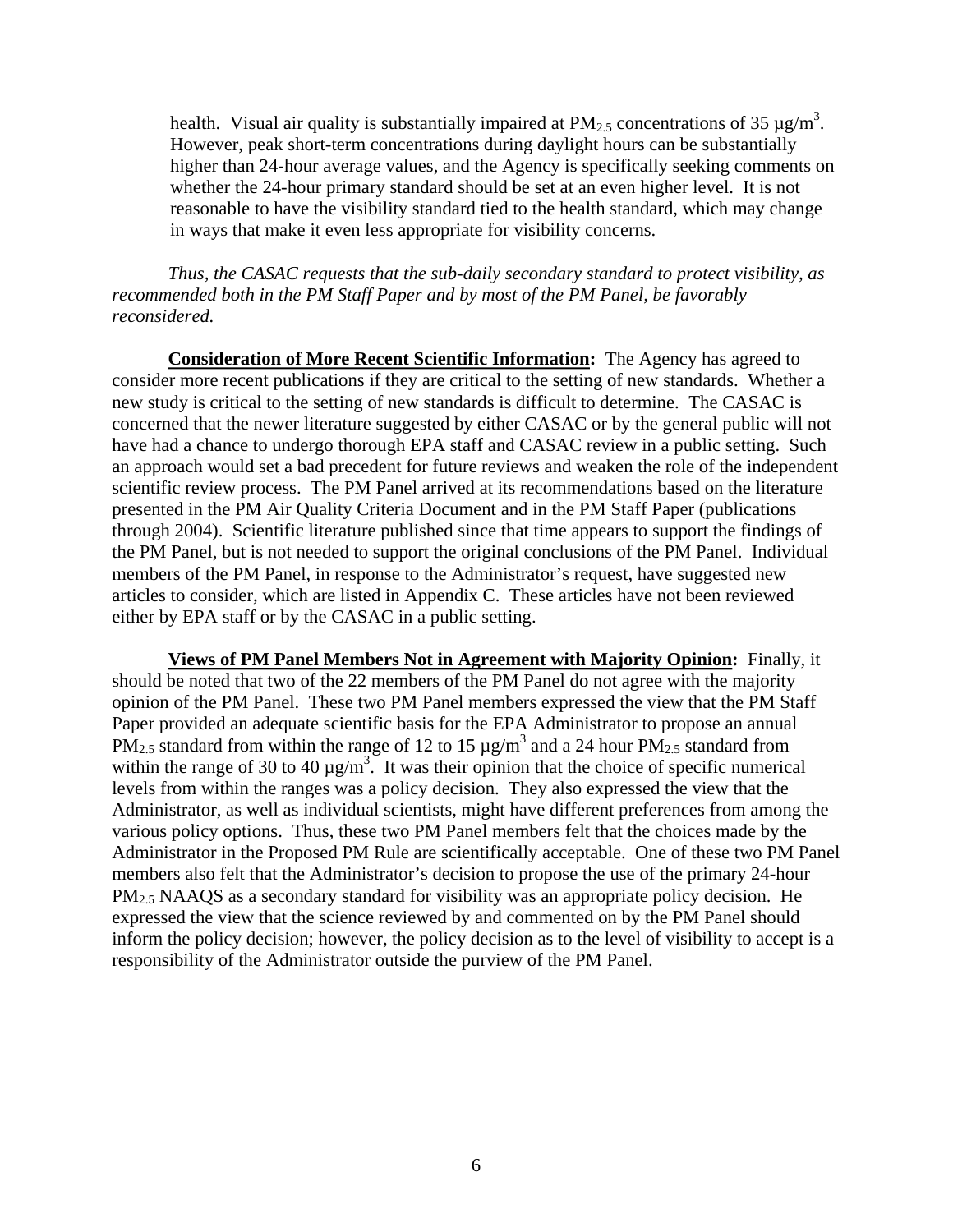**Concluding Remarks:** *In conclusion, the members of the CASAC PM Review Panel have carefully reviewed this letter, and all seven members of the statutory CASAC and a substantial majority of PM Panel members are in agreement that this letter, with the exception of the preceding paragraph immediately above, represents their views as expressed during the PM Panel's February 3, 2006 teleconference and subsequent e-mail correspondence to me.* 

The CASAC is pleased to provide scientific advice to the Administrator concerning the proposed new standards for airborne particulate matter. We recognize that the setting of a NAAQS goes beyond the scientific data base into the realm of pubic policy. However, the efforts of the Agency's scientific staff as well as the CASAC in providing a sound scientific basis must, fundamentally, be the foundation of these standard-setting decisions. The members of the CASAC hope that we can continue to work with EPA both to provide the best scientific advice available and to aid the Agency in protecting the public health and the environment in an effective and efficient manner.

Sincerely,

#### */Signed/*

Dr. Rogene Henderson, Chair Clean Air Scientific Advisory Committee

Appendix A – Roster of the Clean Air Scientific Advisory Committee

Appendix B – Roster of the CASAC Particulate Matter Review Panel

Appendix C – Newer Literature Suggested by Individual PM Panel Members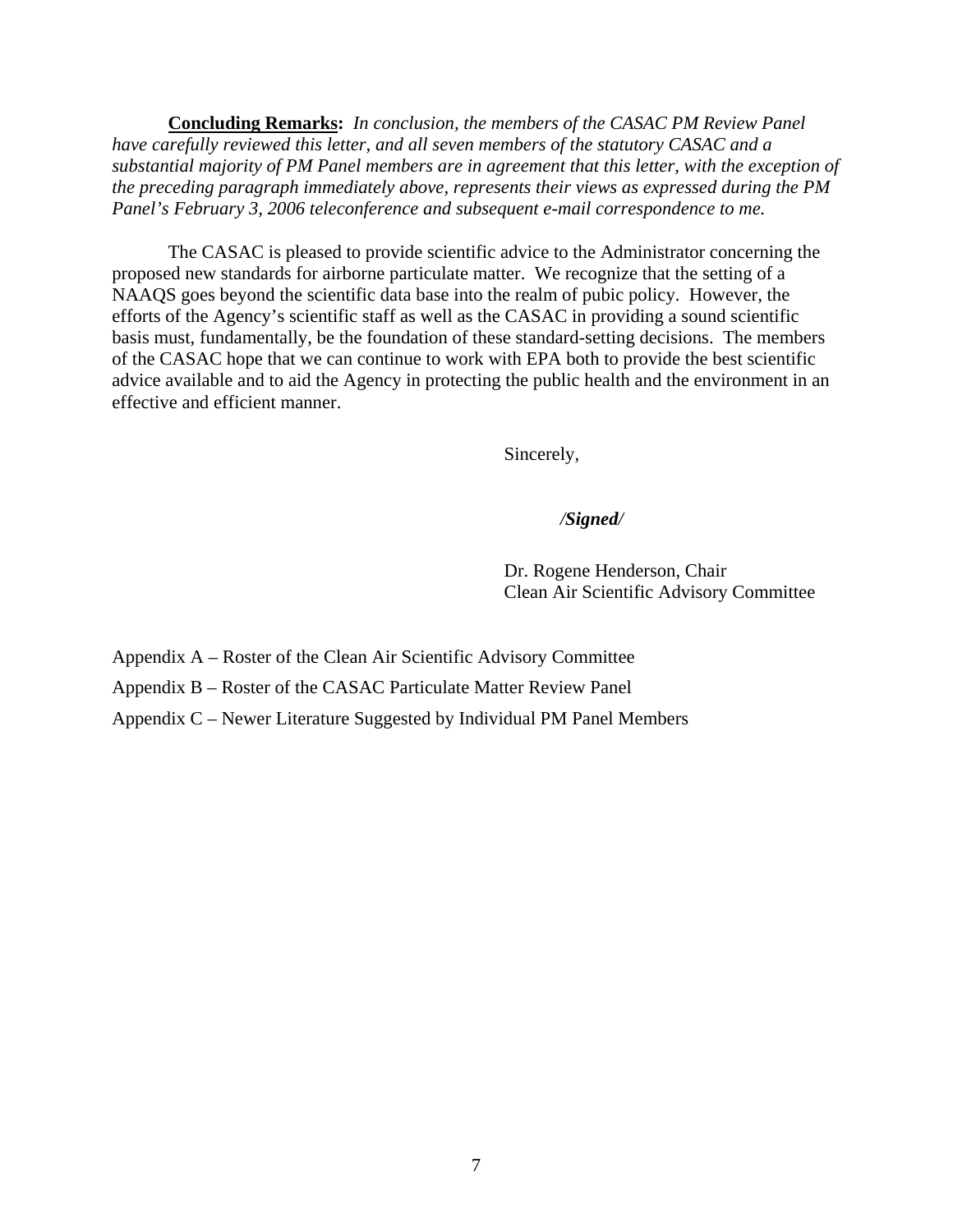# **U.S. Environmental Protection Agency Science Advisory Board (SAB) Staff Office Clean Air Scientific Advisory Committee (CASAC)**

## **CHAIR**

**Dr. Rogene Henderson**, Scientist Emeritus, Lovelace Respiratory Research Institute, Albuquerque, NM

## **MEMBERS**

**Dr. Ellis Cowling**, University Distinguished Professor-at-Large, North Carolina State University, Colleges of Natural Resources and Agriculture and Life Sciences, North Carolina State University, Raleigh, NC

**Dr. James D. Crapo**, Professor, Department of Medicine, National Jewish Medical and Research Center, Denver, CO

**Dr. Frederick J. Miller**, Consultant, Cary, NC

**Mr. Richard L. Poirot**, Environmental Analyst, Air Pollution Control Division, Department of Environmental Conservation, Vermont Agency of Natural Resources, Waterbury, VT

**Dr. Frank Speizer**, Edward Kass Professor of Medicine, Channing Laboratory, Harvard Medical School, Boston, MA

**Dr. Barbara Zielinska**, Research Professor, Division of Atmospheric Science, Desert Research Institute, Reno, NV

## **SCIENCE ADVISORY BOARD STAFF**

**Mr. Fred Butterfield**, CASAC Designated Federal Officer, 1200 Pennsylvania Avenue, N.W., Washington, DC, 20460, Phone: 202-343-9994, Fax: 202-233-0643 [\(butterfield.fred@epa.gov\)](mailto:butterfield.fred@epa.gov)  (Physical/Courier/FedEx Address: Fred A. Butterfield, III, EPA Science Advisory Board Staff Office (Mail Code 1400F), Woodies Building, 1025 F Street, N.W., Room 3604, Washington, DC 20004, Telephone: 202-343-9994)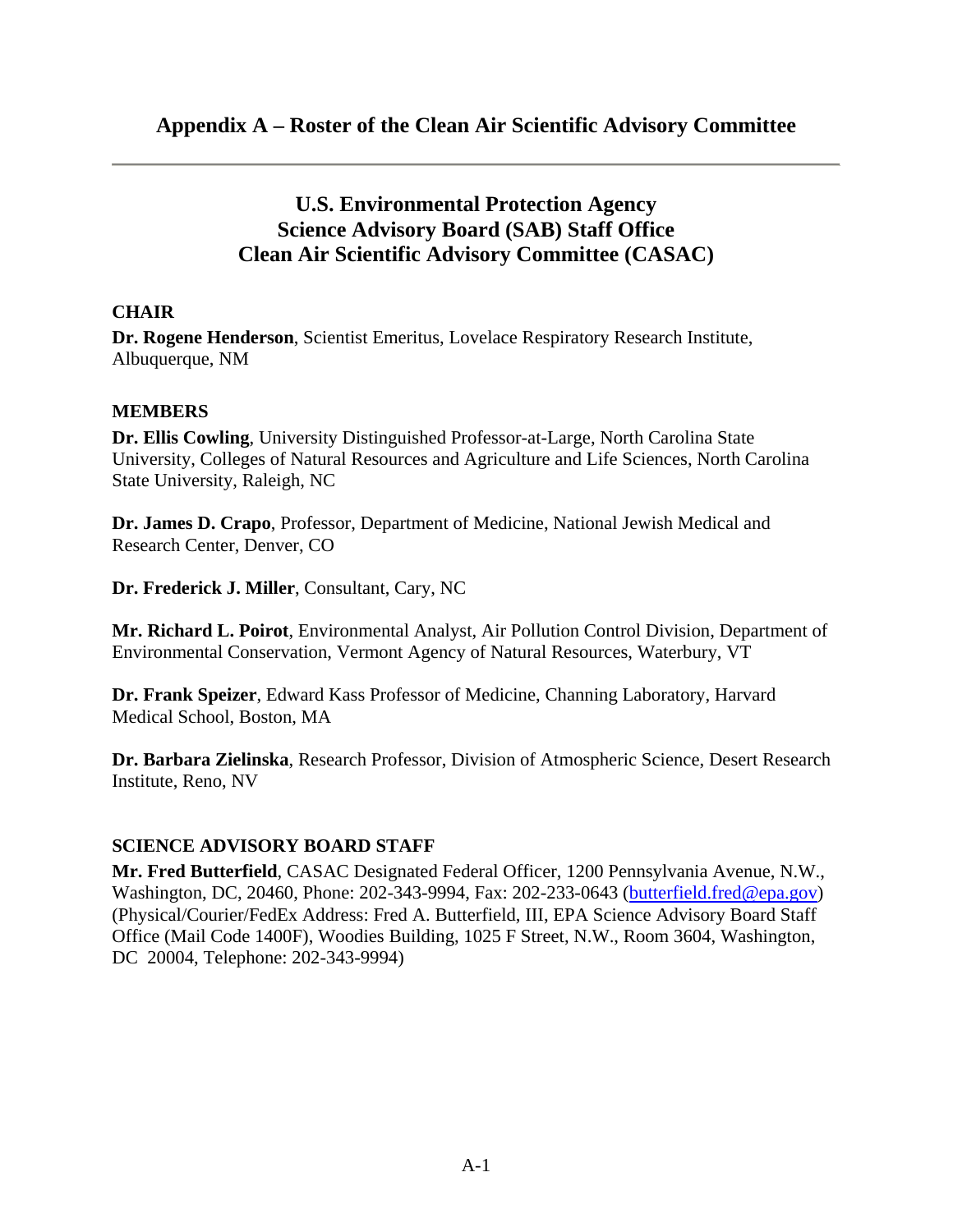# **U.S. Environmental Protection Agency Science Advisory Board (SAB) Staff Office Clean Air Scientific Advisory Committee (CASAC) CASAC Particulate Matter Review Panel**

### **CHAIR**

**Dr. Rogene Henderson**\*, Scientist Emeritus, Lovelace Respiratory Research Institute, Albuquerque, NM

### **MEMBERS**

**Dr. Ellis Cowling**\*, University Distinguished Professor-at-Large, North Carolina State University, Colleges of Natural Resources and Agriculture and Life Sciences, North Carolina State University, Raleigh, NC

**Dr. James D. Crapo**\*, Professor, Department of Medicine, National Jewish Medical and Research Center, Denver, CO

**Dr. Philip Hopke**, Bayard D. Clarkson Distinguished Professor, Department of Chemical Engineering, Clarkson University, Potsdam, NY

**Dr. Jane Q. Koenig**, Professor, Department of Environmental Health, School of Public Health and Community Medicine, University of Washington, Seattle, WA

**Dr. Petros Koutrakis**, Professor of Environmental Science, Environmental Health , School of Public Health, Harvard University (HSPH), Boston, MA

**Dr. Allan Legge**, President, Biosphere Solutions, Calgary, Alberta

**Dr. Paul J. Lioy**, Associate Director and Professor, Environmental and Occupational Health Sciences Institute, UMDNJ - Robert Wood Johnson Medical School, NJ

**Dr. Morton Lippmann**, Professor, Nelson Institute of Environmental Medicine, New York University School of Medicine, Tuxedo, NY

**Dr. Joe Mauderly**, Vice President, Senior Scientist, and Director, National Environmental Respiratory Center, Lovelace Respiratory Research Institute, Albuquerque, NM

**Dr. Roger O. McClellan**, Consultant, Albuquerque, NM

**Dr. Frederick J. Miller**\*, Consultant, Cary, NC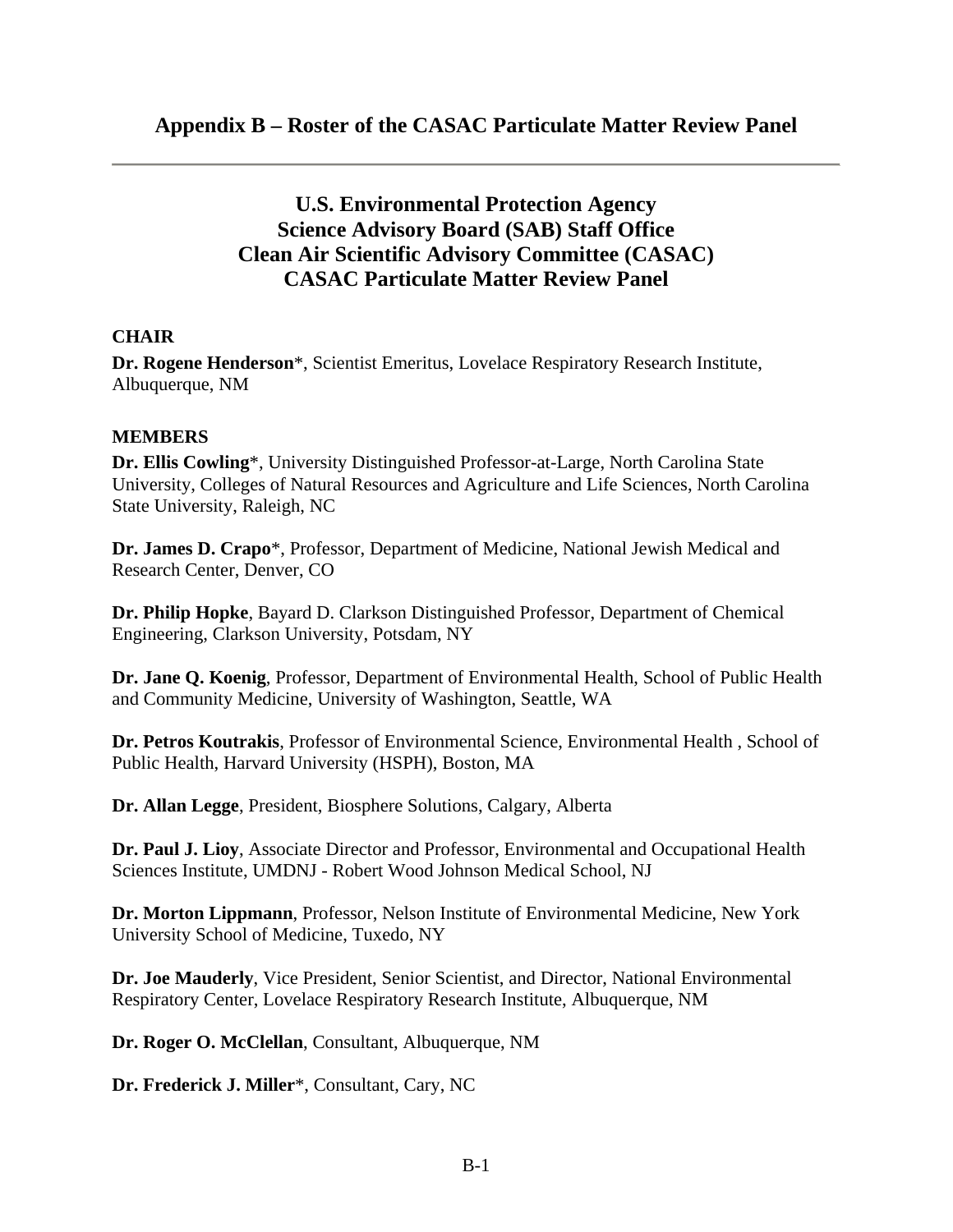**Dr. Gunter Oberdorster**, Professor of Toxicology, Department of Environmental Medicine, School of Medicine and Dentistry, University of Rochester, Rochester, NY

**Mr. Richard L. Poirot**\*, Environmental Analyst, Air Pollution Control Division, Department of Environmental Conservation, Vermont Agency of Natural Resources, Waterbury, VT

**Dr. Robert D. Rowe**, President, Stratus Consulting, Inc., Boulder, CO

**Dr. Jonathan M. Samet**, Professor and Chair, Department of Epidemiology, Bloomberg School of Public Health, Johns Hopkins University, Baltimore, MD

**Dr. Frank Speizer**\*, Edward Kass Professor of Medicine, Channing Laboratory, Harvard Medical School, Boston, MA

**Dr. Sverre Vedal**, Professor, Department of Environmental and Occupational Health Sciences, School of Public Health and Community Medicine, University of Washington, Seattle, WA

**Mr. Ronald White**, Research Scientist, Epidemiology, Bloomberg School of Public Health, Johns Hopkins University, Baltimore, MD

**Dr. Warren H. White**, Visiting Professor, Crocker Nuclear Laboratory, University of California - Davis, Davis, CA

**Dr. George T. Wolff**, Principal Scientist, General Motors Corporation, Detroit, MI

**Dr. Barbara Zielinska**\*, Research Professor, Division of Atmospheric Science, Desert Research Institute, Reno, NV

## **SCIENCE ADVISORY BOARD STAFF**

**Mr. Fred Butterfield**, CASAC Designated Federal Officer, 1200 Pennsylvania Avenue, N.W., Washington, DC, 20460, Phone: 202-343-9994, Fax: 202-233-0643 [\(butterfield.fred@epa.gov\)](mailto:butterfield.fred@epa.gov)  (Physical/Courier/FedEx Address: Fred A. Butterfield, III, EPA Science Advisory Board Staff Office (Mail Code 1400F), Woodies Building, 1025 F Street, N.W., Room 3604, Washington, DC 20004, Telephone: 202-343-9994)

\* Members of the statutory Clean Air Scientific Advisory Committee (CASAC) appointed by the EPA Administrator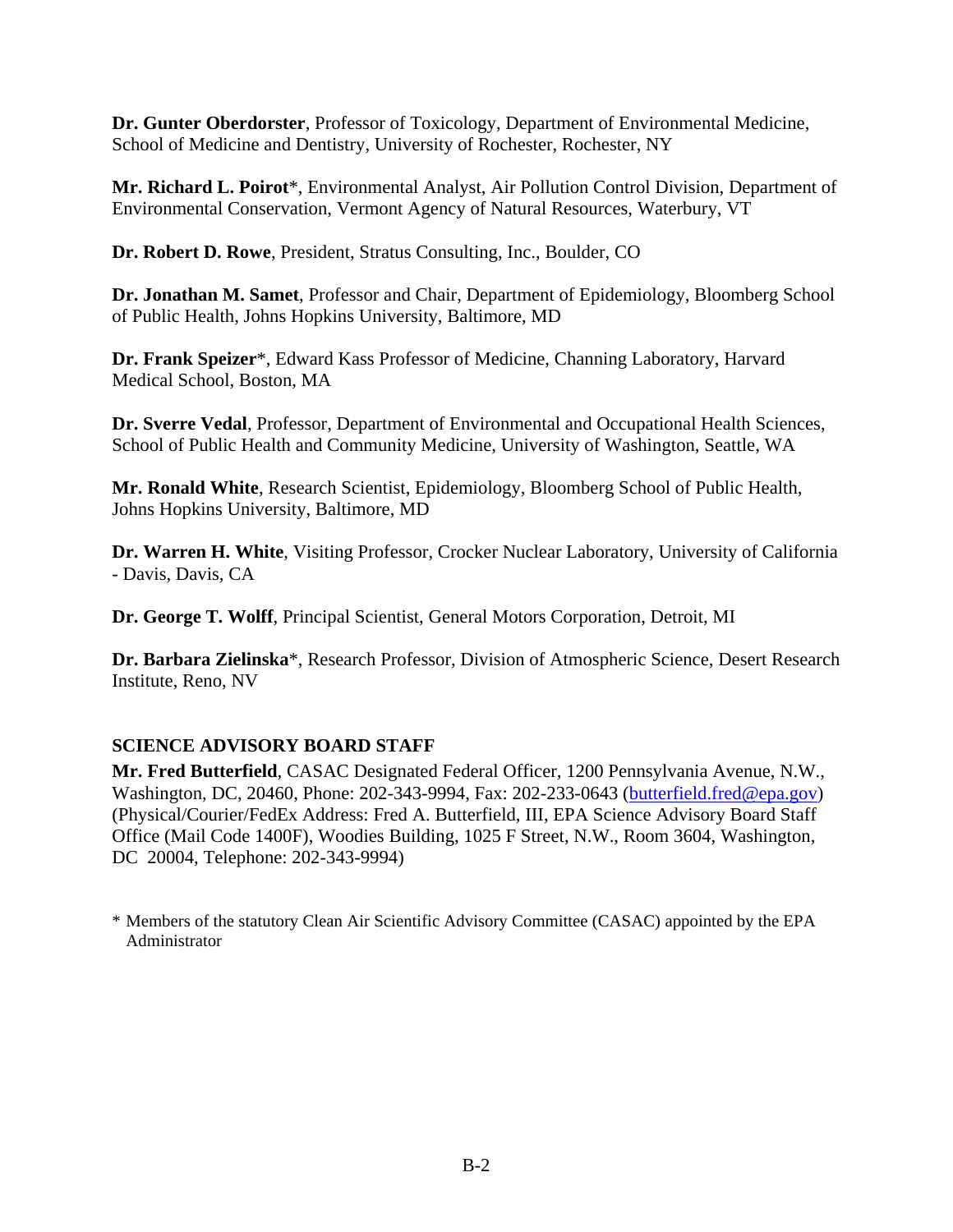## **Appendix C – Newer Literature Suggested by Individual PM Panel Members**

• **Sun** *et al.* (2005): Long-term air pollution exposure and acceleration of atherosclerosis and vascular inflammation in an animal model, *JAMA* 294, 3003-3010. Suggested by Dr. Morton Lippmann. Cardiovascular effects were observed in animals chronically-exposed to PM2.5: The animal inhalation studies reported in Sun *et al.* (2005) used an atherosclerosis-prone mouse model in demonstrating that exposure of these mice to concentrated  $PM_{2.5}$  ambient air particles for six months resulted in altered vasomotor tone, induced vascular inflammation and acceleration of atherosclerosis.

• Laden *et al.* (2006): Reduction in fine particulate air pollution and mortality: extended follow-up of the Harvard Six Cities Study, *Am J. Respir. Crit. Care Med*. 173:667-672. Suggested by Dr. Frank Speizer. Reduction in annual ambient  $PM<sub>2.5</sub>$  levels lead to a reduction in human health effects: The paper of reports that cardiovascular and lung cancer mortality were each positively-associated with ambient  $PM_{2.5}$  concentrations and that a reduction in  $PM_{2.5}$ concentrations was associated with reduced mortality risk. The study was an extended follow-up of the Harvard Six Cities Study and found improved overall mortality was associated with decreased mean  $PM_{2.5}$  levels between Period 1 (1980-1985) and Period 2 (1990-1998).

**• Dominici** *et al.* **(2006):** Fine Particles and Hospital Admission for Cardiovascular and Respiratory Diseases: Results for 204 US Counties, 1999-2002, *JAMA* 295(10):1127-1134. Suggested by Mr. Ron White. This study involving 204 urban counties and 11.5 million Medicare enrollees was just published in *JAMA* in March 2006, and found statisticallysignificant relationships between a 10  $\mu$ g/m<sup>3</sup> increase in PM<sub>2.5</sub> and hospitalization for cerebrovascular, peripheral, and ischemic heart diseases, heart rhythm, heart failure, chronic obstructive pulmonary disease, and respiratory infection. No association was found between  $PM<sub>2.5</sub>$  levels and hospital admissions for injury, which served as the control. The average of county mean PM<sub>2.5</sub> concentrations for the 1999-2002 study period was 13.4  $\mu$ g/m<sup>3</sup>.

**• Bayer-Oglesby** *et al.* **(2005):** Decline of ambient air pollution levels and improved respiratory health in Swiss children, *Environ. Health Perspec.* 113, 1632-1637. Suggested by Dr. Rogene Henderson. This paper reported reductions in morbidity in children in nine cities in Switzerland during a time of reduced  $PM_{10}$  (which would include  $PM_{2.5}$ ). Various indicators of respiratory problems were compared for Period 1 (1993) and Period 2 (1997-2000). Beneficial effects from the reduction in particles were observed, with no threshold. Significant reductions in morbidity indicators were associated with reductions in particles — even below 15  $\mu$ g/m<sup>3</sup>.

**• Pope** *et al.* **(2004):** Cardiovascular mortality and long-term exposure to particulate air pollution: Epidemiological evidence of general pathophysiological pathways of disease. *Circulation* 109:71-77. Suggested by Dr. Morton Lippmann. The report on the ACS cohort indicated that long-term  $PM<sub>2.5</sub>$  exposures were most strongly associated with mortality attributable to ischemic heart disease, dysrhythmias, heart failure and cardiac arrest.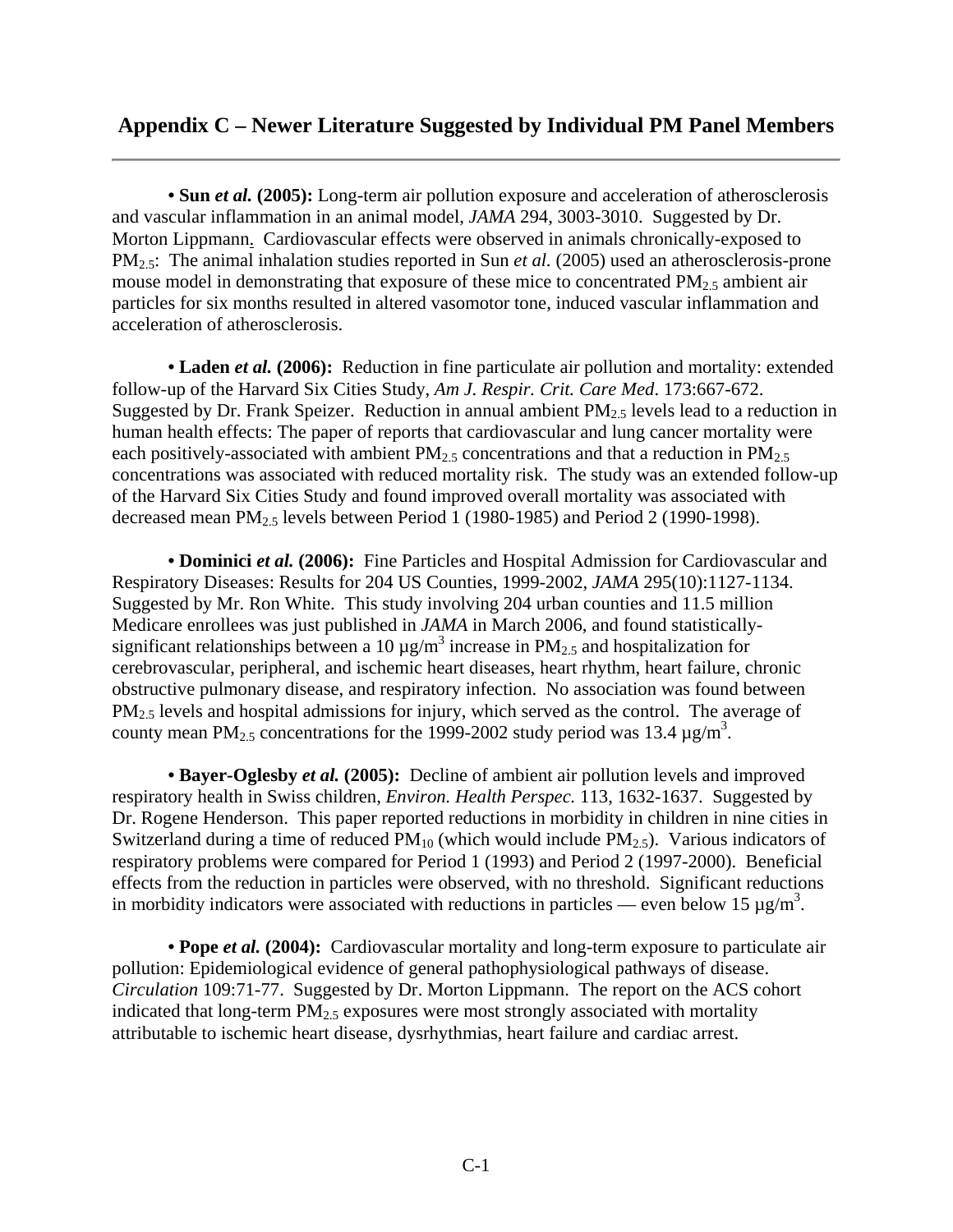• Krewski *et al.* (2005): Mortality and long-term exposure to ambient air pollution: ongoing analyses based on the American Cancer Society cohort. *J. Toxicol. Environ. Health*  68:1093-1109. Suggested by Dr. Frank Speizer. Ongoing analyses based on the ACS cohort in many cities across the country reported robust associations between ambient fine particulate air pollution and elevated risks of cardiopulmonary and lung cancer mortality

**• Kunzli** *et al.* **(2005):** Ambient air pollution and atherosclerosis in Los Angeles. *Environ. Health Perspect. 113:201-206.* Suggested by Dr. Frank Speizer. In an additional study in humans an association was found between estimated long-term exposure to  $PM<sub>2.5</sub>$  and carotid artery intimal medial layer thickening.

• **Jerrett** *et al.* (2005): Spatial analysis of air pollution and mortality in Los Angeles. *Epidemiology* 16:727-736. Suggested by Dr. Frank Speizer. Health risk estimates were larger using smaller spatial scale exposure estimates. The association between air pollution and mortality using small-area exposure measures within Los Angeles indicated relative risk ratios for mortality resulting from ischemic heart disease and lung cancer in the range of 1.24-1.6.

**• Enstrom (2005):** Fine particulate air pollution and total mortality among elderly Californians, 1973-2002. *Inhalation Toxicology* 17:803-816. Suggested by Dr. Roger McClellan. The epidemiologic results of the study do not support a current relationship between fine particulate pollution and total mortality in elderly Californians, but they do not rule out a small effect, particularly before 1983.

**• Moolgavkar (2005):** A review and critique of the EPA's rationale for a fine particle standard. *Regulatory Toxicology & Pharmacology* 42:123-144. Suggested by Dr. George Wolff. The author of the review concludes that a particle mass standard is not defensible on the basis of a causal association between ambient particle mass and adverse effects on human health.